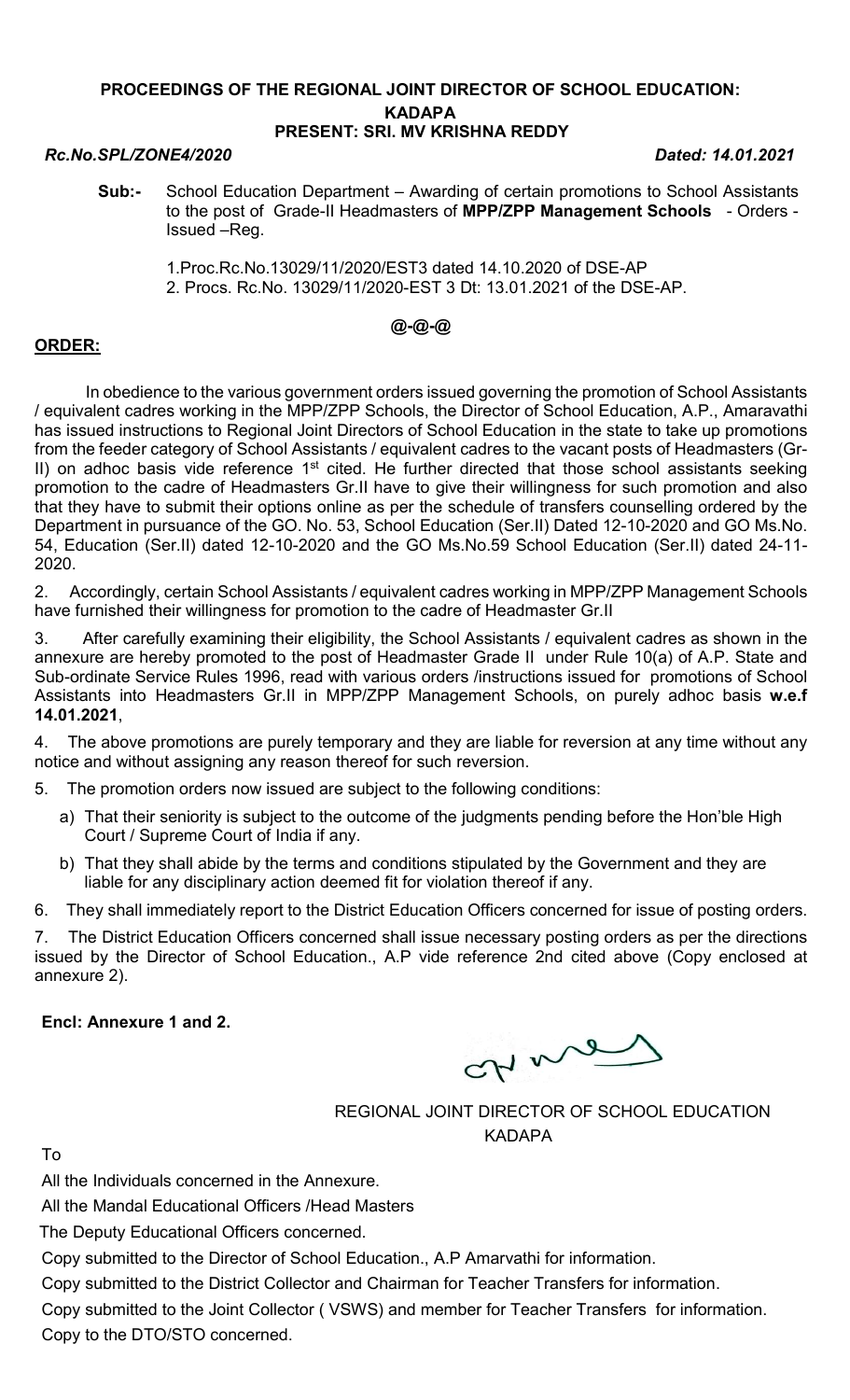# ANNEXURE -1

| SL.<br><b>NO</b> | ZONE<br><b>NAME</b> | <b>DISTRICT_N</b><br><b>AME</b> | <b>EMPLOYEE DETAILS</b>                                                                                                     | <b>WORKING SCHOOL</b>                              | <b>PROMOTED AS</b>           | <b>MANAGEM</b><br><b>ENT</b>  |
|------------------|---------------------|---------------------------------|-----------------------------------------------------------------------------------------------------------------------------|----------------------------------------------------|------------------------------|-------------------------------|
| $\mathbf{1}$     | ZONE <sub>4</sub>   | <b>ANANTAPUR</b>                | 1018739-KURLI<br>PADMAJA-SCHOOL<br>ASSISTANT(NON<br>LANGUAGES)-SOCIAL<br><b>STUDIES</b>                                     | 28220991064-GHS<br>15TH WARD<br><b>TADIPATRI</b>   | <b>HEAD MASTER,</b><br>GR.II | <b>LOCAL</b><br><b>BODIES</b> |
| $\overline{2}$   | ZONE <sub>4</sub>   | <b>ANANTAPUR</b>                | 1001880-PANDLA<br>MADHURA VANI-SCHOOL<br>ASSISTANT(NON<br>LANGUAGES)-<br><b>MATHEMATICS</b>                                 | 28223790256-G V E<br>ZPHS(G)<br><b>DHARMAVARAM</b> | <b>HEAD MASTER,</b><br>GR.II | <b>LOCAL</b><br><b>BODIES</b> |
| 3                | ZONE <sub>4</sub>   | <b>ANANTAPUR</b>                | 1043509-CHAVVA<br>SREEVASTSAVA REDDY-<br><b>SCHOOL</b><br>ASSISTANT(NON<br>LANGUAGES)-<br><b>BIOLOGICAL SCIENCE</b>         | 28220800503-ZPHS<br>KONAUPPALAPADU                 | <b>HEAD MASTER,</b><br>GR.II | <b>LOCAL</b><br><b>BODIES</b> |
| $\overline{4}$   | ZONE <sub>4</sub>   | <b>ANANTAPUR</b>                | 1043731-SANGATI<br>S.NARAYANA REDDY-<br><b>SCHOOL</b><br>ASSISTANT(LANGUAGES)<br>-HINDI                                     | 28221001106-ZPHS<br><b>JUTUR</b>                   | <b>HEAD MASTER,</b><br>GR.II | <b>LOCAL</b><br><b>BODIES</b> |
| 5                | ZONE <sub>4</sub>   | <b>ANANTAPUR</b>                | 1029517-KUNUTHURU A<br><b>GOVINDA RAJULU-</b><br><b>SCHOOL</b><br>ASSISTANT(NON<br>LANGUAGES)-<br><b>BIOLOGICAL SCIENCE</b> | 28223300808-ZPHS<br><b>KANAGANAPALLI</b>           | <b>HEAD MASTER,</b><br>GR.II | <b>LOCAL</b><br><b>BODIES</b> |
| 6                | ZONE <sub>4</sub>   | <b>ANANTAPUR</b>                | 1033543-YALLAPU Y.RAVI<br><b>CHANDRA KUMAR-</b><br><b>SCHOOL</b><br>ASSISTANT(NON<br>LANGUAGES)-PHYSICAL<br><b>SCIENCES</b> | 28226000613-ZPHS<br><b>GUDIBANDA</b>               | <b>HEAD MASTER,</b><br>GR.II | <b>LOCAL</b><br><b>BODIES</b> |
| 7                | ZONE <sub>4</sub>   | <b>ANANTAPUR</b>                | 1024714-GOOTY G.<br>SANDHYARANI-SCHOOL<br>ASSISTANT(NON<br>LANGUAGES)-<br><b>BIOLOGICAL SCIENCE</b>                         | 28225700107-ZPHS<br><b>RACHAPALLI</b>              | <b>HEAD MASTER,</b><br>GR.II | <b>LOCAL</b><br><b>BODIES</b> |
| 8                | ZONE <sub>4</sub>   | <b>ANANTAPUR</b>                | 1030202-NARA<br>NARASIMHULU-SCHOOL<br>ASSISTANT(NON<br>LANGUAGES)-<br><b>BIOLOGICAL SCIENCE</b>                             | 28222100307-ZPHS<br>YATAKALLU                      | <b>HEAD MASTER,</b><br>GR.II | <b>LOCAL</b><br><b>BODIES</b> |
| 9                | ZONE <sub>4</sub>   | <b>ANANTAPUR</b>                | 1028480-SADUM KHAZI<br>SUBHANULLA-SCHOOL<br>ASSISTANT(NON<br>LANGUAGES)-<br><b>BIOLOGICAL SCIENCE</b>                       | 28224401512-ZPHS<br>K.BRAHMANA<br><b>PALLI</b>     | <b>HEAD MASTER,</b><br>GR.II | <b>LOCAL</b><br><b>BODIES</b> |
| 10               | ZONE <sub>4</sub>   | <b>ANANTAPUR</b>                | 1030407-RACHERI<br>RAJASOORUDU-SCHOOL<br>ASSISTANT(NON<br>LANGUAGES)-SOCIAL<br><b>STUDIES</b>                               | 28220800320-ZPHS<br><b>YADIKI</b>                  | <b>HEAD MASTER,</b><br>GR.II | <b>LOCAL</b><br><b>BODIES</b> |
| 11               | ZONE <sub>4</sub>   | <b>ANANTAPUR</b>                | 1028570-TATIPIGARI<br>BHASKAR-SCHOOL<br>ASSISTANT(NON<br>LANGUAGES)-<br><b>BIOLOGICAL SCIENCE</b>                           | 28224401123-ZPHS<br>KUMMARAVANDLA<br><b>PALLI</b>  | <b>HEAD MASTER,</b><br>GR.II | <b>LOCAL</b><br><b>BODIES</b> |
| 12               | ZONE <sub>4</sub>   | <b>ANANTAPUR</b>                | 1018646-BAVIKATTA<br>NAGARAJU-SCHOOL<br>ASSISTANT(NON<br>LANGUAGES)-<br><b>BIOLOGICAL SCIENCE</b>                           | 28222501902-ZPHS<br><b>MANNEELA</b>                | <b>HEAD MASTER,</b><br>GR.II | <b>LOCAL</b><br><b>BODIES</b> |
| 13               | ZONE <sub>4</sub>   | <b>ANANTAPUR</b>                | 1037202-BONAVATH<br>VENKATARAMANA NAIK-<br><b>SCHOOL</b><br>ASSISTANT(NON<br>LANGUAGES)-SOCIAL<br><b>STUDIES</b>            | 28225501703-<br><b>MPUPS</b><br>V.VENKATAPURA      | <b>HEAD MASTER,</b><br>GR.II | <b>LOCAL</b><br><b>BODIES</b> |
| 14               | ZONE <sub>4</sub>   | <b>ANANTAPUR</b>                | 1018793-KAMSALA<br>JAGANNATHACHARLU-<br><b>SCHOOL</b><br>ASSISTANT(LANGUAGES)<br>-HINDI                                     | 28225400713-ZPHS<br>SOMANDEPALLE                   | <b>HEAD MASTER,</b><br>GR.II | <b>LOCAL</b><br><b>BODIES</b> |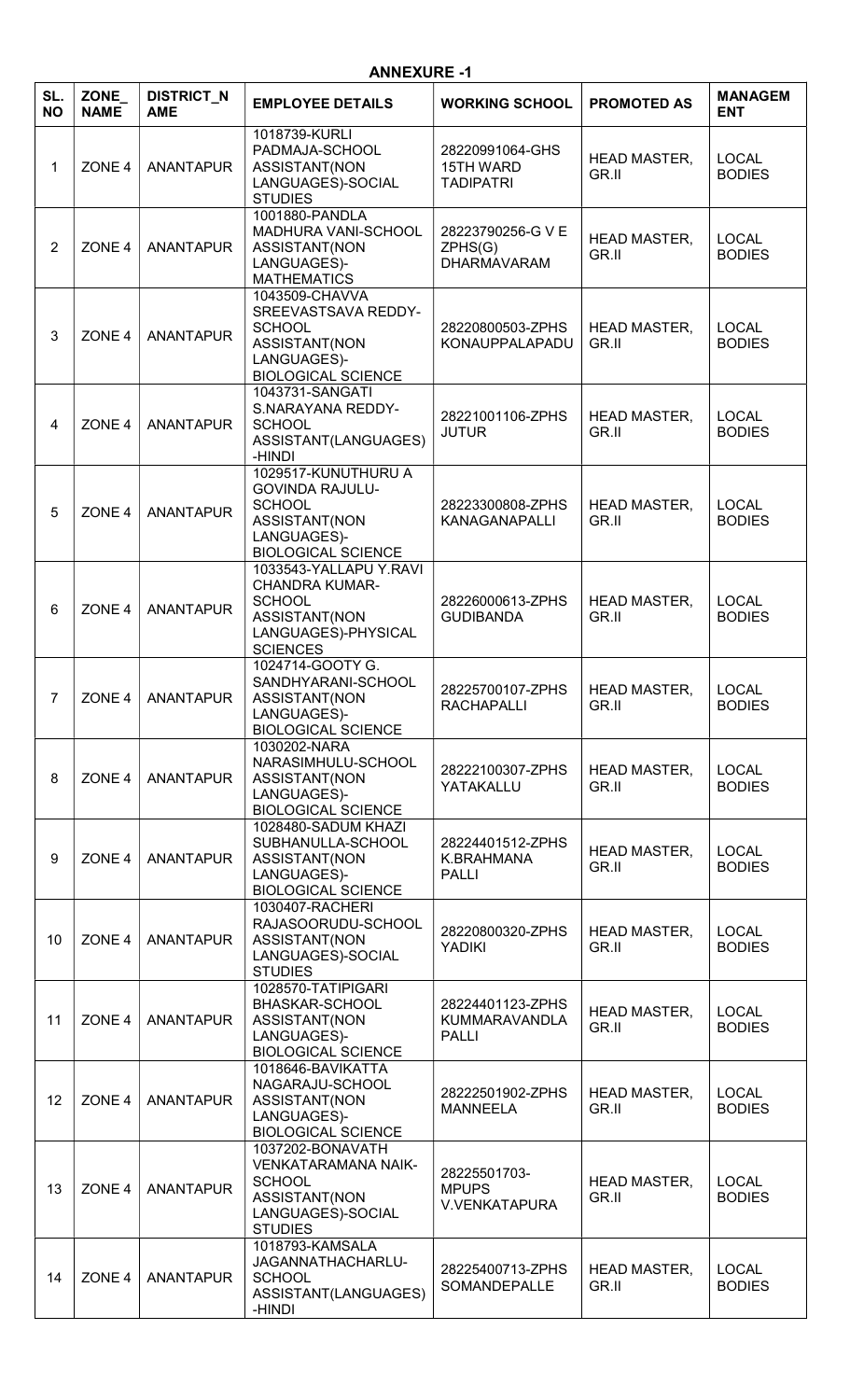| 15 | ZONE <sub>4</sub> | <b>ANANTAPUR</b> | 1002754-KARANAM<br><b>HANUMAPPALLI</b><br>RAVIPRASAD-SCHOOL<br>ASSISTANT(NON<br>LANGUAGES)-<br><b>BIOLOGICAL SCIENCE</b>   | 28221701702-ZPHS<br>HANAKANAHAL                               | <b>HEAD MASTER,</b><br>GR.II | <b>LOCAL</b><br><b>BODIES</b> |
|----|-------------------|------------------|----------------------------------------------------------------------------------------------------------------------------|---------------------------------------------------------------|------------------------------|-------------------------------|
| 16 | ZONE <sub>4</sub> | <b>ANANTAPUR</b> | 1036381-POTHUKUNTA<br>P.SANOVAR BASHA-<br><b>SCHOOL</b><br>ASSISTANT(NON<br>LANGUAGES)-PHYSICAL<br><b>SCIENCES</b>         | 28223200904-ZPHS<br>M BANDAMEEDA<br><b>PALLI</b>              | <b>HEAD MASTER,</b><br>GR.II | <b>LOCAL</b><br><b>BODIES</b> |
| 17 | ZONE <sub>4</sub> | <b>ANANTAPUR</b> | 1018625-CHINNA<br>ESWARAIAH-SCHOOL<br>ASSISTANT(NON<br>LANGUAGES)-<br><b>MATHEMATICS</b>                                   | 28222700306-ZPHS<br><b>KESEPALLE</b>                          | <b>HEAD MASTER,</b><br>GR.II | <b>LOCAL</b><br><b>BODIES</b> |
| 18 | ZONE <sub>4</sub> | <b>ANANTAPUR</b> | 1036263-MANUR<br>MALLIKARJUNA RAO-<br><b>SCHOOL</b><br>ASSISTANT(NON<br>LANGUAGES)-<br><b>BIOLOGICAL SCIENCE</b>           | 28221400205-ZPHS<br><b>MARUTLA</b><br><b>COLONY-II C</b>      | <b>HEAD MASTER,</b><br>GR.II | <b>LOCAL</b><br><b>BODIES</b> |
| 19 | ZONE <sub>4</sub> | <b>ANANTAPUR</b> | 1042791-PANISETTY<br>VENUGOPAL-SCHOOL<br>ASSISTANT(NON<br>LANGUAGES)-<br><b>BIOLOGICAL SCIENCE</b>                         | 28220300903-ZPHS<br><b>HAVALIGI</b>                           | <b>HEAD MASTER,</b><br>GR.II | <b>LOCAL</b><br><b>BODIES</b> |
| 20 | ZONE <sub>4</sub> | <b>ANANTAPUR</b> | 1018226-KATHE<br><b>UMAMAHESWARA</b><br>PRASAD-SCHOOL<br>ASSISTANT(NON<br>LANGUAGES)-PHYSICAL<br><b>SCIENCES</b>           | 28222201009-<br><b>MPUPS</b><br><b>KANCHEMPALLI</b>           | <b>HEAD MASTER,</b><br>GR.II | <b>LOCAL</b><br><b>BODIES</b> |
| 21 | ZONE <sub>4</sub> | <b>ANANTAPUR</b> | 1041097-NUNNA<br>NARASIMHULU-SCHOOL<br>ASSISTANT(NON<br>LANGUAGES)-<br>BIOLOGICAL SCIENCE                                  | 28221301302-ZPHS<br><b>KOTANKA</b>                            | <b>HEAD MASTER,</b><br>GR.II | <b>LOCAL</b><br><b>BODIES</b> |
| 22 | ZONE <sub>4</sub> | <b>ANANTAPUR</b> | 1041248-MOPURI<br>SAMBASIVA REDDY-<br><b>SCHOOL</b><br>ASSISTANT(NON<br>LANGUAGES)-<br><b>BIOLOGICAL SCIENCE</b>           | 28221001602-<br><b>MPUPS</b><br>M.VARADAYA<br><b>PALLE</b>    | <b>HEAD MASTER,</b><br>GR.II | <b>LOCAL</b><br><b>BODIES</b> |
| 23 | ZONE <sub>4</sub> | <b>ANANTAPUR</b> | 1024713-DUSSA<br>GEETHAVANI-SCHOOL<br>ASSISTANT(NON<br>LANGUAGES)-<br><b>BIOLOGICAL SCIENCE</b>                            | 28225500105-<br><b>MPUPS SETTIPALLI</b>                       | <b>HEAD MASTER,</b><br>GR.II | <b>LOCAL</b><br><b>BODIES</b> |
| 24 | ZONE <sub>4</sub> | <b>ANANTAPUR</b> | 1018464-RAVULAPALLI<br><b>VIJAYA BHASKARA</b><br>REDDY-SCHOOL<br>ASSISTANT(NON<br>LANGUAGES)-<br><b>BIOLOGICAL SCIENCE</b> | 28223500113-ZPHS<br><b>PERUR</b>                              | <b>HEAD MASTER,</b><br>GR.II | <b>LOCAL</b><br><b>BODIES</b> |
| 25 | ZONE <sub>4</sub> | <b>ANANTAPUR</b> | 1030020-AMARAVATHI<br>LOKESH-SCHOOL<br>ASSISTANT(NON<br>LANGUAGES)-PHYSICAL<br><b>SCIENCES</b>                             | 28222591239-<br>GOVT.HS OLD<br><b>TOWN ATP</b>                | <b>HEAD MASTER,</b><br>GR.II | <b>LOCAL</b><br><b>BODIES</b> |
| 26 | ZONE <sub>4</sub> | <b>ANANTAPUR</b> | 1018969-NIMMA<br>ADISANKAR-SCHOOL<br>ASSISTANT(NON<br>LANGUAGES)-<br><b>BIOLOGICAL SCIENCE</b>                             | 28223101108-ZPHS<br>NALLABOYANAPAL<br>$\lfloor \cdot \rfloor$ | <b>HEAD MASTER,</b><br>GR.II | <b>LOCAL</b><br><b>BODIES</b> |
| 27 | ZONE <sub>4</sub> | <b>ANANTAPUR</b> | 1024587-DARSHI JABEZ-<br><b>SCHOOL</b><br>ASSISTANT(NON<br>LANGUAGES)-<br><b>BIOLOGICAL SCIENCE</b>                        | 28224801917-<br>ZPHS(B)<br><b>GORNATLA</b>                    | <b>HEAD MASTER,</b><br>GR.II | <b>LOCAL</b><br><b>BODIES</b> |
| 28 | ZONE 4            | <b>ANANTAPUR</b> | 1028479-UPPU<br>VISWANATHAM-SCHOOL<br>ASSISTANT(NON<br>LANGUAGES)-<br><b>BIOLOGICAL SCIENCE</b>                            | 28224300806-ZPHS<br><b>REKKAMANU</b>                          | <b>HEAD MASTER,</b><br>GR.II | <b>LOCAL</b><br><b>BODIES</b> |
| 29 | ZONE 4            | <b>ANANTAPUR</b> | 1045320-VAJRAKARUR<br>RAJA KUMAR-SCHOOL<br>ASSISTANT(NON<br>LANGUAGES)-<br><b>BIOLOGICAL SCIENCE</b>                       | 28220400104-ZPHS<br><b>KONAKONDLA</b>                         | <b>HEAD MASTER,</b><br>GR.II | <b>LOCAL</b><br><b>BODIES</b> |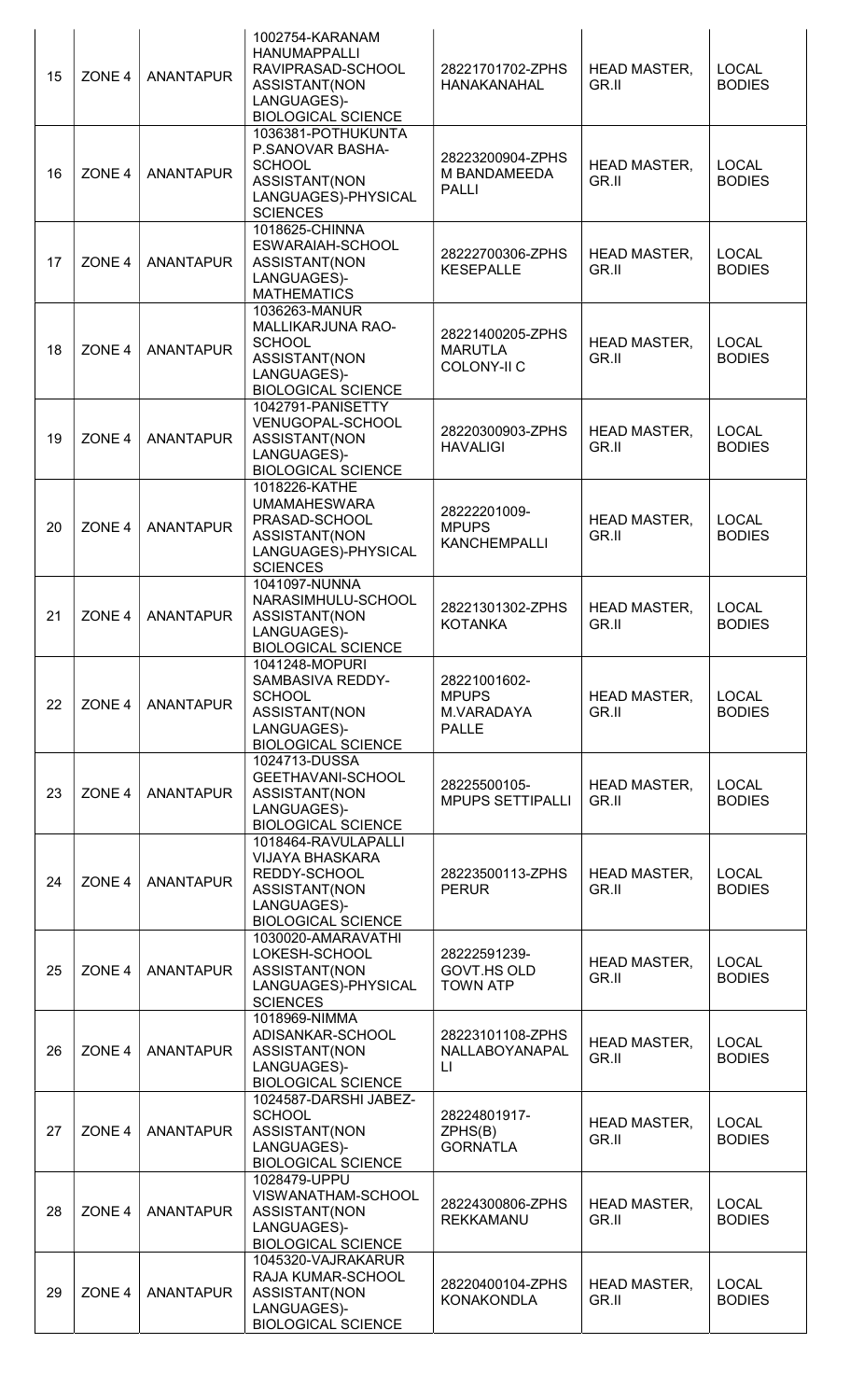| 30 | ZONE <sub>4</sub> | <b>CHITTOOR</b> | 1142663-PURUM<br>BHARATHI-SCHOOL<br>ASSISTANT(NON<br>LANGUAGES)-SOCIAL<br><b>STUDIES</b>                                             | 28232601421-ZPHS<br><b>PADMAVATHIPURA</b><br>M | <b>HEAD MASTER,</b><br>GR.II | <b>LOCAL</b><br><b>BODIES</b> |
|----|-------------------|-----------------|--------------------------------------------------------------------------------------------------------------------------------------|------------------------------------------------|------------------------------|-------------------------------|
| 31 | ZONE <sub>4</sub> | <b>CHITTOOR</b> | 1131100-TAGADULA T<br>NARASIMHULU-PSHM-NO<br><b>SUBJECT</b>                                                                          | 28230301301-MPPS<br><b>BURAKAYALAKOTA</b>      | <b>HEAD MASTER,</b><br>GR.II | <b>LOCAL</b><br><b>BODIES</b> |
| 32 | ZONE <sub>4</sub> | <b>CHITTOOR</b> | 1124206-KAMATAM<br>VENKATACHALAM<br>PARASURAM NAYAKER-<br><b>SCHOOL</b><br>ASSISTANT(NON<br>LANGUAGES)-<br><b>BIOLOGICAL SCIENCE</b> | 28235800705-ZPHS<br><b>DODDIPALLE</b>          | <b>HEAD MASTER,</b><br>GR.II | <b>LOCAL</b><br><b>BODIES</b> |
| 33 | ZONE <sub>4</sub> | <b>CHITTOOR</b> | 1131427-BOGGALA<br>KUSUMAMBA-SCHOOL<br>ASSISTANT(NON<br>LANGUAGES)-<br><b>BIOLOGICAL SCIENCE</b>                                     | 28233100105-ZPHS<br>MELLACHERUVU               | <b>HEAD MASTER,</b><br>GR.II | <b>LOCAL</b><br><b>BODIES</b> |
| 34 | ZONE <sub>4</sub> | <b>CHITTOOR</b> | 1104003-NAGARAJU<br><b>CHAKRADHAR RAO-</b><br><b>SCHOOL</b><br>ASSISTANT(NON<br>LANGUAGES)-<br><b>MATHEMATICS</b>                    | 28234902105-ZPHS<br><b>MUKKALATHUR</b>         | <b>HEAD MASTER,</b><br>GR.II | <b>LOCAL</b><br><b>BODIES</b> |
| 35 | ZONE <sub>4</sub> | <b>CHITTOOR</b> | 1104847-KOPPALA<br>K.RATHNAMMA-SCHOOL<br>ASSISTANT(NON<br>LANGUAGES)-<br><b>BIOLOGICAL SCIENCE</b>                                   | 28235800314-ZPHS<br>PALAMANER(GIRLS            | <b>HEAD MASTER,</b><br>GR.II | <b>LOCAL</b><br><b>BODIES</b> |
| 36 | ZONE <sub>4</sub> | <b>CHITTOOR</b> | 1103174-KUNNI<br>VISWANADHAIAH-<br><b>SCHOOL</b><br>ASSISTANT(NON<br>LANGUAGES)-<br><b>BIOLOGICAL SCIENCE</b>                        | 28235201513-ZPHS<br>M.PAIPALLE                 | <b>HEAD MASTER,</b><br>GR.II | <b>LOCAL</b><br><b>BODIES</b> |
| 37 | ZONE <sub>4</sub> | <b>CHITTOOR</b> | 1115076-MARANNA<br>THUKARAM-SCHOOL<br>ASSISTANT(NON<br>LANGUAGES)-<br><b>BIOLOGICAL SCIENCE</b>                                      | 28235301009-ZPHS<br>ARAGONDA(BOYS)             | <b>HEAD MASTER,</b><br>GR.II | <b>LOCAL</b><br><b>BODIES</b> |
| 38 | ZONE <sub>4</sub> | <b>CHITTOOR</b> | 1127648-MURE<br><b>JAYAPRADHA DEVI-</b><br><b>SCHOOL</b><br>ASSISTANT(NON<br>LANGUAGES)-<br><b>BIOLOGICAL SCIENCE</b>                | 28233101131-ZPHS<br>KOTAPALLE(BOYS)            | <b>HEAD MASTER,</b><br>GR.II | <b>LOCAL</b><br><b>BODIES</b> |
| 39 | ZONE <sub>4</sub> | <b>CHITTOOR</b> | 1134504-SURATHI<br><b>GOPALA KRISHNA</b><br>MURTHY-SCHOOL<br>ASSISTANT(NON<br>LANGUAGES)-<br><b>BIOLOGICAL SCIENCE</b>               | 28232700603-ZPHS<br>SORAKAYALAPALE<br>M        | <b>HEAD MASTER,</b><br>GR.II | <b>LOCAL</b><br><b>BODIES</b> |
| 40 | ZONE 4            | <b>CHITTOOR</b> | 1104930-VENKITEELA<br>V.NARASIMHULU NAIDU-<br><b>SCHOOL</b><br>ASSISTANT(NON<br>LANGUAGES)-<br><b>BIOLOGICAL SCIENCE</b>             | 28235402506-ZPHS<br>THUMMINDA                  | <b>HEAD MASTER,</b><br>GR.II | <b>LOCAL</b><br><b>BODIES</b> |
| 41 | ZONE <sub>4</sub> | <b>CHITTOOR</b> | 1127248-CHEEKATIPALLI<br>NAGARAJA-PSHM-NO<br><b>SUBJECT</b>                                                                          | 28231190123-MPPS<br>S.N.PURAM                  | <b>HEAD MASTER,</b><br>GR.II | <b>LOCAL</b><br><b>BODIES</b> |
| 42 | ZONE <sub>4</sub> | <b>CHITTOOR</b> | 1101716-VOOTHUKOTA<br>CHENGALRAYA<br>V.C.BHASKAR-SCHOOL<br>ASSISTANT(NON<br>LANGUAGES)-<br><b>BIOLOGICAL SCIENCE</b>                 | 28231702206-ZPHS<br><b>PANDUR</b>              | <b>HEAD MASTER,</b><br>GR.II | <b>LOCAL</b><br><b>BODIES</b> |
| 43 | ZONE <sub>4</sub> | <b>CHITTOOR</b> | 1121253-RAYACHOTI<br>RAMAKRISHNA-SCHOOL<br>ASSISTANT(NON<br>LANGUAGES)-<br><b>BIOLOGICAL SCIENCE</b>                                 | 28230201213-ZPHS<br><b>BALAKAVARIPALLE</b>     | <b>HEAD MASTER,</b><br>GR.II | <b>LOCAL</b><br><b>BODIES</b> |
| 44 | ZONE <sub>4</sub> | <b>CHITTOOR</b> | 1135938-KONETI<br>RAMANJULU-SCHOOL<br>ASSISTANT(NON<br>LANGUAGES)-<br><b>MATHEMATICS</b>                                             | 28232700904-GHS<br><b>KAMMAPALLI</b>           | <b>HEAD MASTER,</b><br>GR.II | <b>LOCAL</b><br><b>BODIES</b> |
| 45 | ZONE <sub>4</sub> | <b>CHITTOOR</b> | 1127010-JADAV<br><b>J.SURENDRA RAO-</b><br><b>SCHOOL</b><br>ASSISTANT(NON                                                            | 28234101511-ZPHS<br><b>KALLUR</b>              | <b>HEAD MASTER,</b><br>GR.II | <b>LOCAL</b><br><b>BODIES</b> |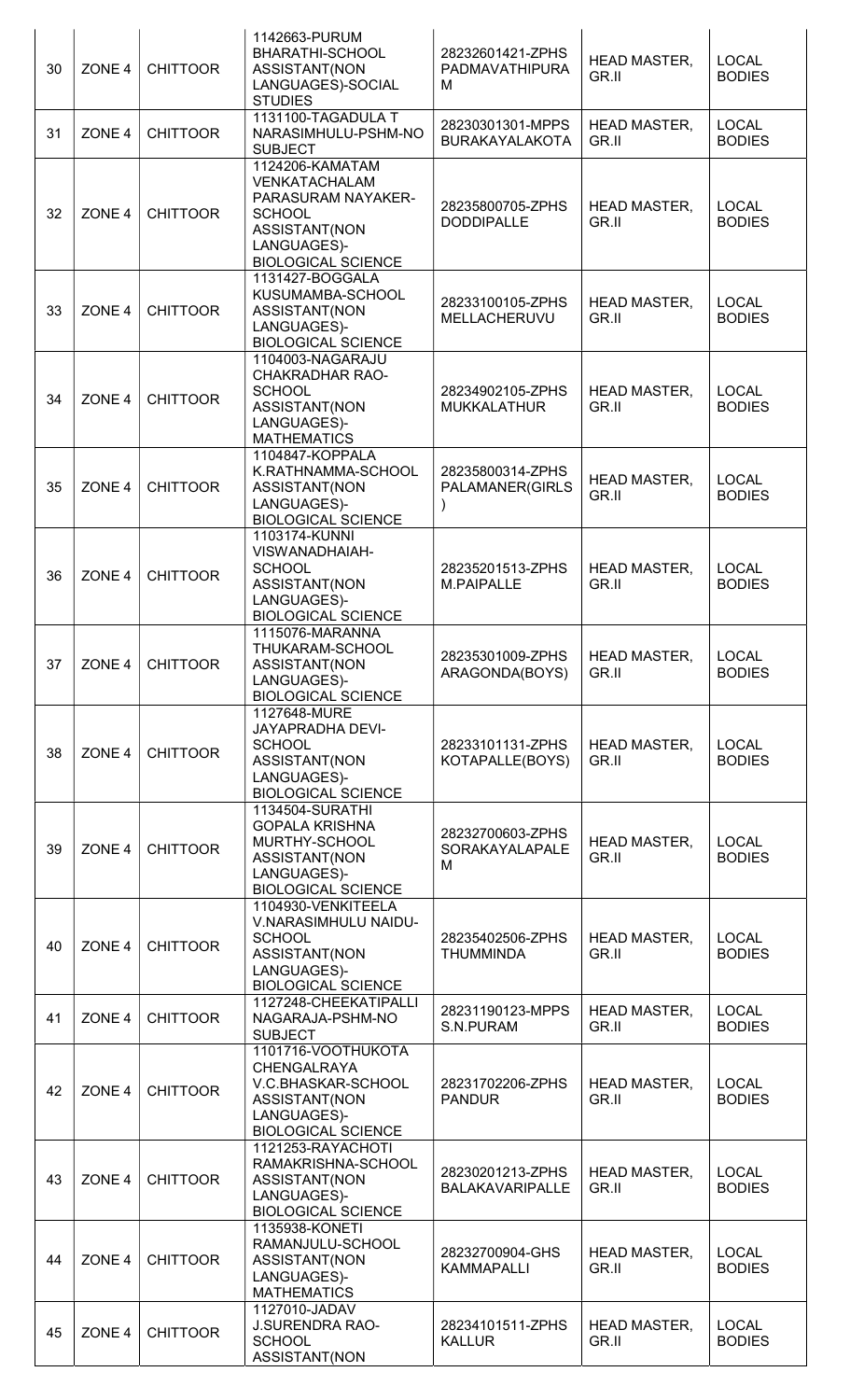|    |                    |                 | LANGUAGES)-<br><b>BIOLOGICAL SCIENCE</b>                                                                                        |                                                             |                              |                               |
|----|--------------------|-----------------|---------------------------------------------------------------------------------------------------------------------------------|-------------------------------------------------------------|------------------------------|-------------------------------|
| 46 | ZONE <sub>4</sub>  | <b>CHITTOOR</b> | 1101641-VEERARAGAULA<br>CHANDRASEKAR-PSHM-<br><b>NO SUBJECT</b><br>1129720-CHAPPIDI                                             | 28231801201-MPPS<br><b>IRUGULAM</b>                         | <b>HEAD MASTER,</b><br>GR.II | <b>LOCAL</b><br><b>BODIES</b> |
| 47 | ZONE <sub>4</sub>  | <b>CHITTOOR</b> | <b>VENKATA RAMANA</b><br>REDDY-SCHOOL<br>ASSISTANT(NON<br>LANGUAGES)-<br><b>BIOLOGICAL SCIENCE</b>                              | 28233801008-ZPHS<br><b>PUDIPATLA</b>                        | <b>HEAD MASTER,</b><br>GR.II | <b>LOCAL</b><br><b>BODIES</b> |
| 48 | ZONE <sub>4</sub>  | <b>CHITTOOR</b> | 1148074-CHINTALA<br>MALLAIAH-SCHOOL<br>ASSISTANT(NON<br>LANGUAGES)-<br><b>BIOLOGICAL SCIENCE</b>                                | 28233700107-ZPHS<br>CHANDRAMAKULU<br><b>PALLE</b>           | <b>HEAD MASTER,</b><br>GR.II | <b>LOCAL</b><br><b>BODIES</b> |
| 49 | ZONE <sub>4</sub>  | <b>CHITTOOR</b> | 1147520-NAGI<br><b>REDDYGARI</b><br>N.VENKATRAMANA<br>REDDY-SCHOOL<br>ASSISTANT(NON<br>LANGUAGES)-<br><b>BIOLOGICAL SCIENCE</b> | 28233201225-ZPHS<br>CHADIVEVANDLAP<br><b>ALLI</b>           | <b>HEAD MASTER,</b><br>GR.II | <b>LOCAL</b><br><b>BODIES</b> |
| 50 | ZONE <sub>4</sub>  | <b>CHITTOOR</b> | 1134434-GANGARAJU<br>G.R.VENKATACHALAPAT<br>HIRAO-SCHOOL<br>ASSISTANT(NON<br>LANGUAGES)-<br><b>BIOLOGICAL SCIENCE</b>           | 28231901003-<br><b>MPUPS</b><br><b>BAITAKODIAMBED</b><br>U  | <b>HEAD MASTER,</b><br>GR.II | <b>LOCAL</b><br><b>BODIES</b> |
| 51 | ZONE <sub>4</sub>  | <b>CHITTOOR</b> | 1103921-N RAVINDRA-<br><b>SCHOOL</b><br>ASSISTANT(NON<br>LANGUAGES)-<br><b>BIOLOGICAL SCIENCE</b>                               | 28235700809-ZPHS<br><b>THAMBUGANIPALL</b><br>E              | <b>HEAD MASTER,</b><br>GR.II | <b>LOCAL</b><br><b>BODIES</b> |
| 52 | ZONE 4 $\parallel$ | <b>CHITTOOR</b> | 1123912-THEEGALA<br><b>VENKATAIAH-SCHOOL</b><br>ASSISTANT(NON<br>LANGUAGES)-SOCIAL<br><b>STUDIES</b>                            | 28231501703-ZPHS<br><b>PUDI</b>                             | <b>HEAD MASTER,</b><br>GR.II | <b>LOCAL</b><br><b>BODIES</b> |
| 53 | ZONE <sub>4</sub>  | <b>CHITTOOR</b> | 1127457-SHAIK S<br><b>GOWHAR SULTHANA-</b><br><b>SCHOOL</b><br>ASSISTANT(NON<br>LANGUAGES)-PHYSICAL<br><b>SCIENCES</b>          | 28231000412-ZPHS<br><b>BODEVANDLAPALL</b><br>Е              | <b>HEAD MASTER,</b><br>GR.II | <b>LOCAL</b><br><b>BODIES</b> |
| 54 | ZONE <sub>4</sub>  | <b>CHITTOOR</b> | 1142658-KANDIGA<br>K.VENKATARAMANA<br>REDDY-SCHOOL<br>ASSISTANT(NON<br>LANGUAGES)-<br><b>BIOLOGICAL SCIENCE</b>                 | 28233801405-ZPHS<br>A.KOTHAKOTA                             | <b>HEAD MASTER,</b><br>GR.II | <b>LOCAL</b><br><b>BODIES</b> |
| 55 | ZONE <sub>4</sub>  | <b>CHITTOOR</b> | 1146095-YAMBAKAM<br>MUNEMMA-PSHM-NO<br><b>SUBJECT</b>                                                                           | 28232601303-MPPS<br><b>OTERU</b>                            | <b>HEAD MASTER,</b><br>GR.II | <b>LOCAL</b><br><b>BODIES</b> |
| 56 | ZONE <sub>4</sub>  | <b>CHITTOOR</b> | 1104064-DORASWAMI<br>SUJATHA-SCHOOL<br>ASSISTANT(NON<br>LANGUAGES)-<br><b>BIOLOGICAL SCIENCE</b>                                | 28235702511-ZPHS<br>EGUVA RAGIMANU<br><b>PENTA</b>          | <b>HEAD MASTER,</b><br>GR.II | <b>LOCAL</b><br><b>BODIES</b> |
| 57 | ZONE <sub>4</sub>  | <b>CHITTOOR</b> | 1115099-ANUGA<br>SURINAIDU-SCHOOL<br>ASSISTANT(NON<br>LANGUAGES)-<br><b>BIOLOGICAL SCIENCE</b>                                  | 28235700504-ZPHS<br><b>THUMBAKUPPAM</b>                     | <b>HEAD MASTER,</b><br>GR.II | <b>LOCAL</b><br><b>BODIES</b> |
| 58 | ZONE <sub>4</sub>  | <b>CHITTOOR</b> | 1146228-KOSARAJU<br>JAYASRI-SCHOOL<br>ASSISTANT(NON<br>LANGUAGES)-<br><b>BIOLOGICAL SCIENCE</b>                                 | 28231701314-ZPHS<br><b>GOVARDHANAPUR</b><br>AM              | <b>HEAD MASTER,</b><br>GR.II | <b>LOCAL</b><br><b>BODIES</b> |
| 59 | ZONE <sub>4</sub>  | <b>CHITTOOR</b> | 1130740-MARELLA M<br>BHASKAR-PSHM-NO<br><b>SUBJECT</b>                                                                          | 28236000106-MPPS<br><b>SREERAMAPURAM</b>                    | <b>HEAD MASTER,</b><br>GR.II | <b>LOCAL</b><br><b>BODIES</b> |
| 60 | ZONE 4             | <b>CHITTOOR</b> | 1103978-CHANTHAPALLE<br><b>RAVINDRANATHA</b><br>REDDY-SCHOOL<br>ASSISTANT(NON<br>LANGUAGES)-<br><b>BIOLOGICAL SCIENCE</b>       | 28235602005-<br><b>MPUPS</b><br><b>GONDIVANDLAVOO</b><br>RU | <b>HEAD MASTER,</b><br>GR.II | <b>LOCAL</b><br><b>BODIES</b> |
| 61 | ZONE <sub>4</sub>  | <b>CHITTOOR</b> | 1104342-PULICHERLA<br><b>MADHUSUDHANA</b><br>REDDY-SCHOOL<br>ASSISTANT(NON                                                      | 28235102011-ZPHS<br><b>VAVILTHOTA</b>                       | <b>HEAD MASTER,</b><br>GR.II | <b>LOCAL</b><br><b>BODIES</b> |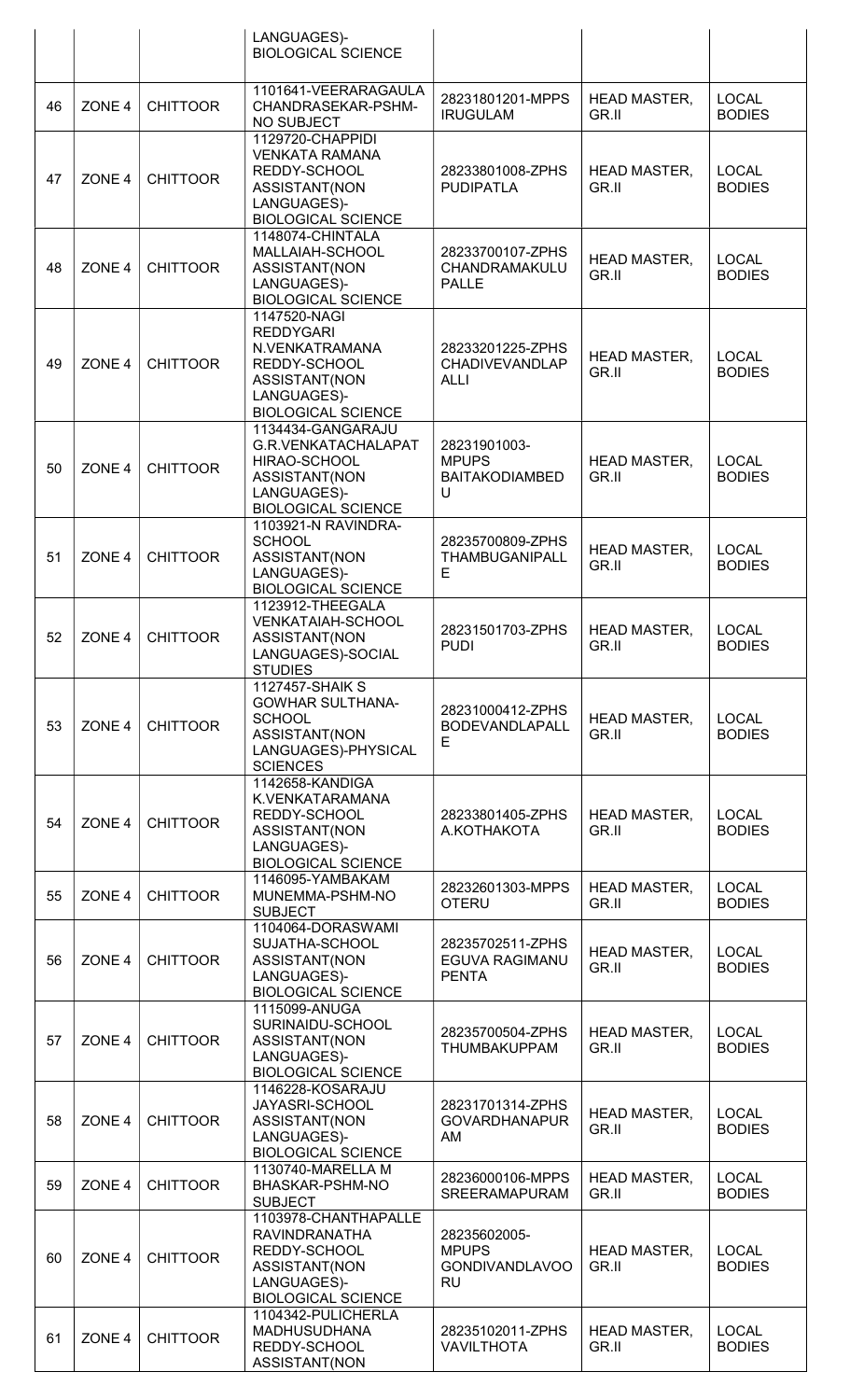|    |                   |                 | LANGUAGES)-<br><b>BIOLOGICAL SCIENCE</b>                                                                                               |                                                           |                              |                               |
|----|-------------------|-----------------|----------------------------------------------------------------------------------------------------------------------------------------|-----------------------------------------------------------|------------------------------|-------------------------------|
| 62 | ZONE <sub>4</sub> | <b>CHITTOOR</b> | 1131901-AMBA<br>ANJANIDEVI-SCHOOL<br>ASSISTANT(NON<br>LANGUAGES)-<br><b>BIOLOGICAL SCIENCE</b>                                         | 28235600909-ZPHS<br>P.GOLLAPALLE                          | <b>HEAD MASTER,</b><br>GR.II | <b>LOCAL</b><br><b>BODIES</b> |
| 63 | ZONE <sub>4</sub> | <b>CHITTOOR</b> | 1124180-<br><b>KANNAPAREDDYGARI</b><br>K.YOGANANDAREDDY-<br><b>SCHOOL</b><br>ASSISTANT(NON<br>LANGUAGES)-<br><b>BIOLOGICAL SCIENCE</b> | 28235800906-ZPHS<br><b>NAKKAPALLE</b>                     | <b>HEAD MASTER,</b><br>GR.II | <b>LOCAL</b><br><b>BODIES</b> |
| 64 | ZONE <sub>4</sub> | <b>CHITTOOR</b> | 1147607-VAMBALA V<br>KRISHNAMOORTHY-<br><b>SCHOOL</b><br>ASSISTANT(NON<br>LANGUAGES)-<br><b>BIOLOGICAL SCIENCE</b>                     | 28230901806-ZPHS<br><b>SORAKAYALAPETA</b>                 | <b>HEAD MASTER,</b><br>GR.II | <b>LOCAL</b><br><b>BODIES</b> |
| 65 | ZONE <sub>4</sub> | <b>CHITTOOR</b> | 1147598-SETTIPALLE<br>S.CHANDRASEKHAR-<br><b>SCHOOL</b><br>ASSISTANT(NON<br>LANGUAGES)-<br><b>BIOLOGICAL SCIENCE</b>                   | 28230901007-ZPHS<br><b>CHINNAKAMPALLE</b>                 | <b>HEAD MASTER,</b><br>GR.II | <b>LOCAL</b><br><b>BODIES</b> |
| 66 | ZONE <sub>4</sub> | <b>CHITTOOR</b> | 1146171-GUNNERI<br>MOHAN REDDY-SCHOOL<br>ASSISTANT(NON<br>LANGUAGES)-<br><b>BIOLOGICAL SCIENCE</b>                                     | 28231800104-ZPHS<br>PRAVALESWARAP<br><b>URAM</b>          | <b>HEAD MASTER,</b><br>GR.II | <b>LOCAL</b><br><b>BODIES</b> |
| 67 | ZONE <sub>4</sub> | <b>CHITTOOR</b> | 1105674-JAYARAMAN<br>ARUNA-SCHOOL<br>ASSISTANT(NON<br>LANGUAGES)-<br><b>BIOLOGICAL SCIENCE</b>                                         | 28235700709-ZPHS<br><b>PAPUDESIVARI</b><br><b>KANDIGA</b> | <b>HEAD MASTER,</b><br>GR.II | <b>LOCAL</b><br><b>BODIES</b> |
| 68 | ZONE <sub>4</sub> | <b>CHITTOOR</b> | 1121907-DARAPANENI<br>GOVARDHANAM-<br><b>SCHOOL</b><br>ASSISTANT(NON<br>LANGUAGES)-<br><b>BIOLOGICAL SCIENCE</b>                       | 28232700304-ZPHS<br><b>KAMMAKANDRIGA</b>                  | <b>HEAD MASTER,</b><br>GR.II | <b>LOCAL</b><br><b>BODIES</b> |
| 69 | ZONE <sub>4</sub> | <b>CHITTOOR</b> | 1136122-GETLA OMKAR<br>ACHARI-SCHOOL<br>ASSISTANT(LANGUAGES)<br>-TELUGU                                                                | 28232601902-ZPHS<br>M.M.KANDRIGA                          | <b>HEAD MASTER,</b><br>GR.II | <b>LOCAL</b><br><b>BODIES</b> |
| 70 | ZONE <sub>4</sub> | <b>CHITTOOR</b> | 1131966-BEEMINI<br>NAGARAJU-SCHOOL<br>ASSISTANT(NON<br>LANGUAGES)-<br><b>BIOLOGICAL SCIENCE</b>                                        | 28231302903-ZPHS<br><b>MUNAGALAPALEM</b>                  | <b>HEAD MASTER,</b><br>GR.II | <b>LOCAL</b><br><b>BODIES</b> |
| 71 | ZONE <sub>4</sub> | <b>CHITTOOR</b> | 1146256-NALLAKUKKALA<br>VIMALA-SCHOOL<br>ASSISTANT(NON<br>LANGUAGES)-<br><b>BIOLOGICAL SCIENCE</b>                                     | 28231503508-ZPHS<br>THOTTAMBEDU                           | <b>HEAD MASTER,</b><br>GR.II | <b>LOCAL</b><br><b>BODIES</b> |
| 72 | ZONE <sub>4</sub> | <b>CHITTOOR</b> | 1117590-REGANTI<br>CHANDRAMMA-SCHOOL<br>ASSISTANT(NON<br>LANGUAGES)-SOCIAL<br><b>STUDIES</b>                                           | 28236203405-ZPHS<br><b>LINGAPURAM</b><br>V.KOTA(MANDAL)   | <b>HEAD MASTER,</b><br>GR.II | <b>LOCAL</b><br><b>BODIES</b> |
| 73 | ZONE <sub>4</sub> | <b>KADAPA</b>   | 1232556-VANKADARI<br><b>VENKATA SIVARAM</b><br>PRASAD-SCHOOL<br>ASSISTANT(NON<br>LANGUAGES)-<br><b>MATHEMATICS</b>                     | 28203900206-BJL<br><b>ZPHS MANDAPALLI</b>                 | <b>HEAD MASTER,</b><br>GR.II | <b>LOCAL</b><br><b>BODIES</b> |
| 74 | ZONE <sub>4</sub> | <b>KADAPA</b>   | 1226123-YALLU PRASAD<br>REDDY-SCHOOL<br>ASSISTANT(NON<br>LANGUAGES)-SOCIAL<br><b>STUDIES</b>                                           | 28201701013-ZPHS<br><b>MUDDANUR</b>                       | <b>HEAD MASTER,</b><br>GR.II | <b>LOCAL</b><br><b>BODIES</b> |
| 75 | ZONE <sub>4</sub> | <b>KADAPA</b>   | 1219181-KACHANA<br>ANURADHA-SCHOOL<br>ASSISTANT(NON<br>LANGUAGES)-<br><b>MATHEMATICS</b>                                               | 28200200707-ZPHS<br><b>CHINNA KOMERLA</b>                 | <b>HEAD MASTER,</b><br>GR.II | <b>LOCAL</b><br><b>BODIES</b> |
| 76 | ZONE 4            | <b>KADAPA</b>   | 1229995-BOLLU MURALI<br><b>KRISHNA-SCHOOL</b><br>ASSISTANT(NON<br>LANGUAGES)-PHYSICAL<br><b>SCIENCES</b>                               | 28202400910-ZPHS<br>(BOYS)<br><b>YERRAGUNTLA</b>          | <b>HEAD MASTER,</b><br>GR.II | <b>LOCAL</b><br><b>BODIES</b> |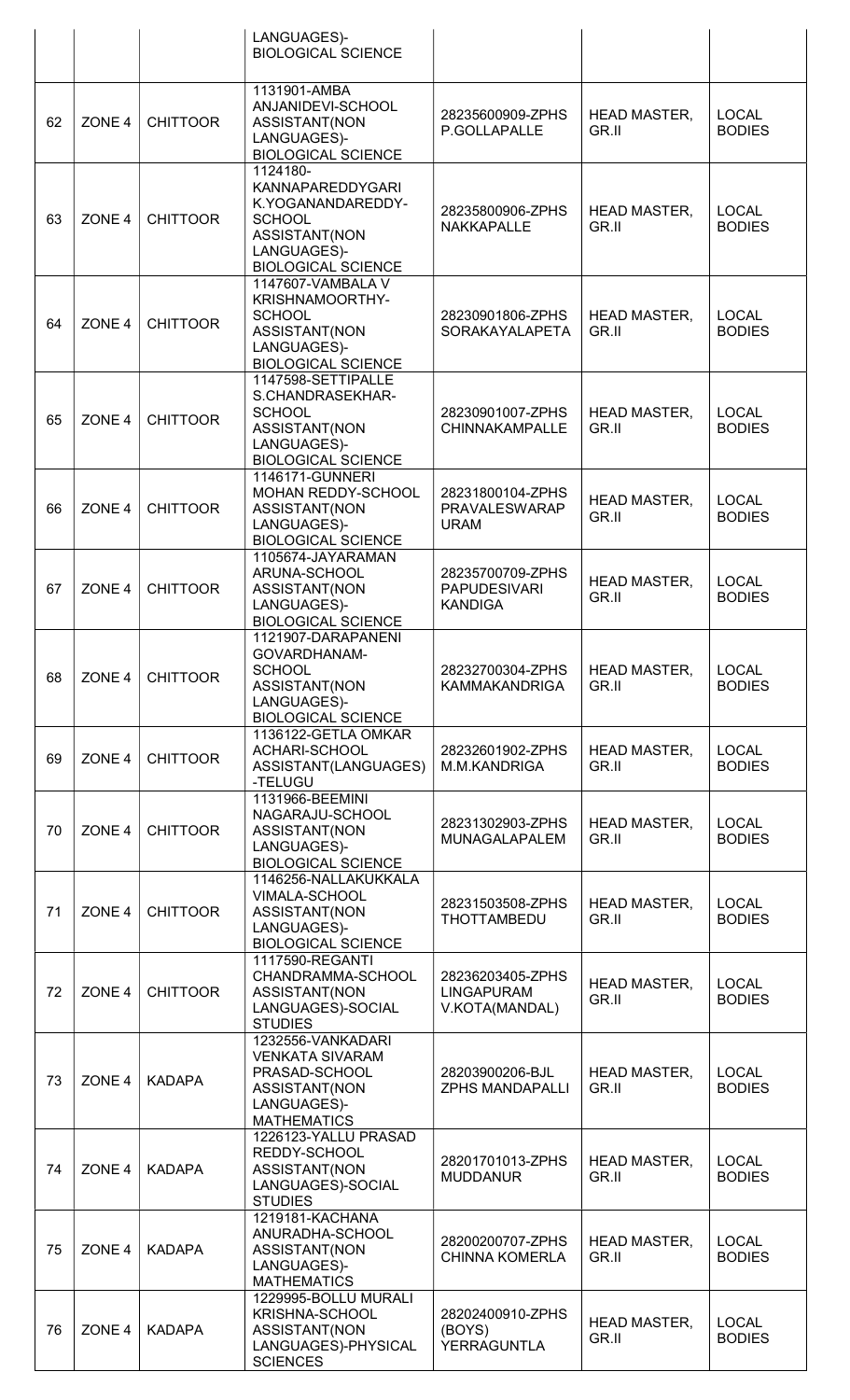| 77 | ZONE <sub>4</sub> | <b>KADAPA</b> | 1226009-MAKULA<br>NAGARAJU-SCHOOL<br>ASSISTANT(NON<br>LANGUAGES)-SOCIAL<br><b>STUDIES</b>                                    | 28200700308-ZPHS<br><b>PALUGURALLA</b><br><b>PALLE</b>            | <b>HEAD MASTER,</b><br>GR.II | <b>LOCAL</b><br><b>BODIES</b> |
|----|-------------------|---------------|------------------------------------------------------------------------------------------------------------------------------|-------------------------------------------------------------------|------------------------------|-------------------------------|
| 78 | ZONE <sub>4</sub> | <b>KADAPA</b> | 1230047-KOMMA UMA<br>MAHESWARAMMA-<br><b>SCHOOL</b><br>ASSISTANT(NON<br>LANGUAGES)-<br><b>MATHEMATICS</b>                    | 28201690643-ZPHS<br><b>GIRLS</b><br>JAMMALAMADUGU                 | <b>HEAD MASTER,</b><br>GR.II | <b>LOCAL</b><br><b>BODIES</b> |
| 79 | ZONE <sub>4</sub> | <b>KADAPA</b> | 1215212-PANYAM BALA<br>OBULAIAH-SCHOOL<br>ASSISTANT(NON<br>LANGUAGES)-<br><b>BIOLOGICAL SCIENCE</b>                          | 28201200606-ZPHS<br><b>RACHAYAPET</b>                             | <b>HEAD MASTER,</b><br>GR.II | <b>LOCAL</b><br><b>BODIES</b> |
| 80 | ZONE <sub>4</sub> | <b>KADAPA</b> | 1230195-CHAKRAYAPETA<br>MAHAMMAD RAFIQ JAN-<br><b>SCHOOL</b><br>ASSISTANT(NON<br>LANGUAGES)-SOCIAL<br><b>STUDIES</b>         | 28203300408-ZPHS<br>M.CHOWTAPALLI                                 | <b>HEAD MASTER,</b><br>GR.II | <b>LOCAL</b><br><b>BODIES</b> |
| 81 | ZONE <sub>4</sub> | <b>KADAPA</b> | 1221515-THANNERU<br><b>VENKATA RAVI KUMAR-</b><br><b>SCHOOL</b><br>ASSISTANT(NON<br>LANGUAGES)-<br><b>BIOLOGICAL SCIENCE</b> | 28203500710-ZPHS<br><b>CHAKRAYAPET</b><br>(UPPALAVANDLAP<br>ALLI) | <b>HEAD MASTER,</b><br>GR.II | <b>LOCAL</b><br><b>BODIES</b> |
| 82 | ZONE <sub>4</sub> | <b>KADAPA</b> | 1230069-GAJJALA RAVI<br>CHANDRA REDDY-<br><b>SCHOOL</b><br>ASSISTANT(NON<br>LANGUAGES)-SOCIAL<br><b>STUDIES</b>              | 28202200604-ZPHS<br><b>AGADUR</b>                                 | <b>HEAD MASTER,</b><br>GR.II | <b>LOCAL</b><br><b>BODIES</b> |
| 83 | ZONE <sub>4</sub> | <b>KADAPA</b> | 1227050-THAPPETA<br>VIJAYAKUMARI-SCHOOL<br>ASSISTANT(NON<br>LANGUAGES)-<br><b>MATHEMATICS</b>                                | 28201500201-<br><b>MPUPS CHOWDUR</b>                              | <b>HEAD MASTER,</b><br>GR.II | <b>LOCAL</b><br><b>BODIES</b> |
| 84 | ZONE <sub>4</sub> | <b>KADAPA</b> | 1215362-BODEDDULA<br><b>BALA ANKIREDDY-</b><br><b>SCHOOL</b><br>ASSISTANT(NON<br>LANGUAGES)-<br><b>BIOLOGICAL SCIENCE</b>    | 28200900405-ZPHS<br><b>EGUVARAMAPURA</b><br>M                     | <b>HEAD MASTER,</b><br>GR.II | <b>LOCAL</b><br><b>BODIES</b> |
| 85 | ZONE <sub>4</sub> | <b>KADAPA</b> | 1215832-PETLU JOY<br>PREMA KAVITHA-<br><b>SCHOOL</b><br>ASSISTANT(LANGUAGES)<br>-HINDI                                       | 28200601121-ZPHS<br>NANDYALAMPETA                                 | <b>HEAD MASTER,</b><br>GR.II | <b>LOCAL</b><br><b>BODIES</b> |
| 86 | ZONE <sub>4</sub> | <b>KADAPA</b> | 1235396-RAMICHETTY<br><b>CHANDRA SEKHAR-</b><br><b>SCHOOL</b><br>ASSISTANT(NON<br>LANGUAGES)-<br><b>MATHEMATICS</b>          | 28204200715-ZPHS<br><b>CHITVEL</b>                                | <b>HEAD MASTER,</b><br>GR.II | <b>LOCAL</b><br><b>BODIES</b> |
| 87 | ZONE <sub>4</sub> | <b>KADAPA</b> | 1226204-NARREDDY<br>BHARATHI-SCHOOL<br>ASSISTANT(NON<br>LANGUAGES)-<br><b>BIOLOGICAL SCIENCE</b>                             | 28201401305-ZPHS<br><b>LAKSHMIPET</b>                             | <b>HEAD MASTER,</b><br>GR.II | <b>LOCAL</b><br><b>BODIES</b> |
| 88 | ZONE <sub>4</sub> | <b>KADAPA</b> | 1219139-MARAMREDDY<br>RAMAKRISHNAMMA-<br><b>SCHOOL</b><br>ASSISTANT(NON<br>LANGUAGES)-SOCIAL<br><b>STUDIES</b>               | 28200290507-ZPHS<br>DOMMARANANDYA<br>LA                           | <b>HEAD MASTER,</b><br>GR.II | <b>LOCAL</b><br><b>BODIES</b> |
| 89 | ZONE <sub>4</sub> | <b>KADAPA</b> | 1226072-BADABHAGNI<br>SANJEEVA KUMAR-<br><b>SCHOOL</b><br>ASSISTANT(NON<br>LANGUAGES)-<br><b>BIOLOGICAL SCIENCE</b>          | 28202400702-<br><b>MPUPS HANUMANA</b><br><b>GUTTI</b>             | <b>HEAD MASTER,</b><br>GR.II | <b>LOCAL</b><br><b>BODIES</b> |
| 90 | ZONE <sub>4</sub> | <b>KADAPA</b> | 1240127-UPPUTURU<br>IJAYYA-SCHOOL<br>ASSISTANT(LANGUAGES)<br>-TELUGU                                                         | 28204001909-ZPHS<br><b>NANDALUR</b>                               | <b>HEAD MASTER,</b><br>GR.II | <b>LOCAL</b><br><b>BODIES</b> |
| 91 | ZONE <sub>4</sub> | <b>KADAPA</b> | 1226136-GANJIKUNTA<br><b>BHAGYA LAKSHMI-</b><br><b>SCHOOL</b><br>ASSISTANT(NON<br>LANGUAGES)-<br><b>MATHEMATICS</b>          | 28201590908-SVV<br><b>GOVT HS</b><br><b>PRODDUTUR</b>             | <b>HEAD MASTER,</b><br>GR.II | <b>LOCAL</b><br><b>BODIES</b> |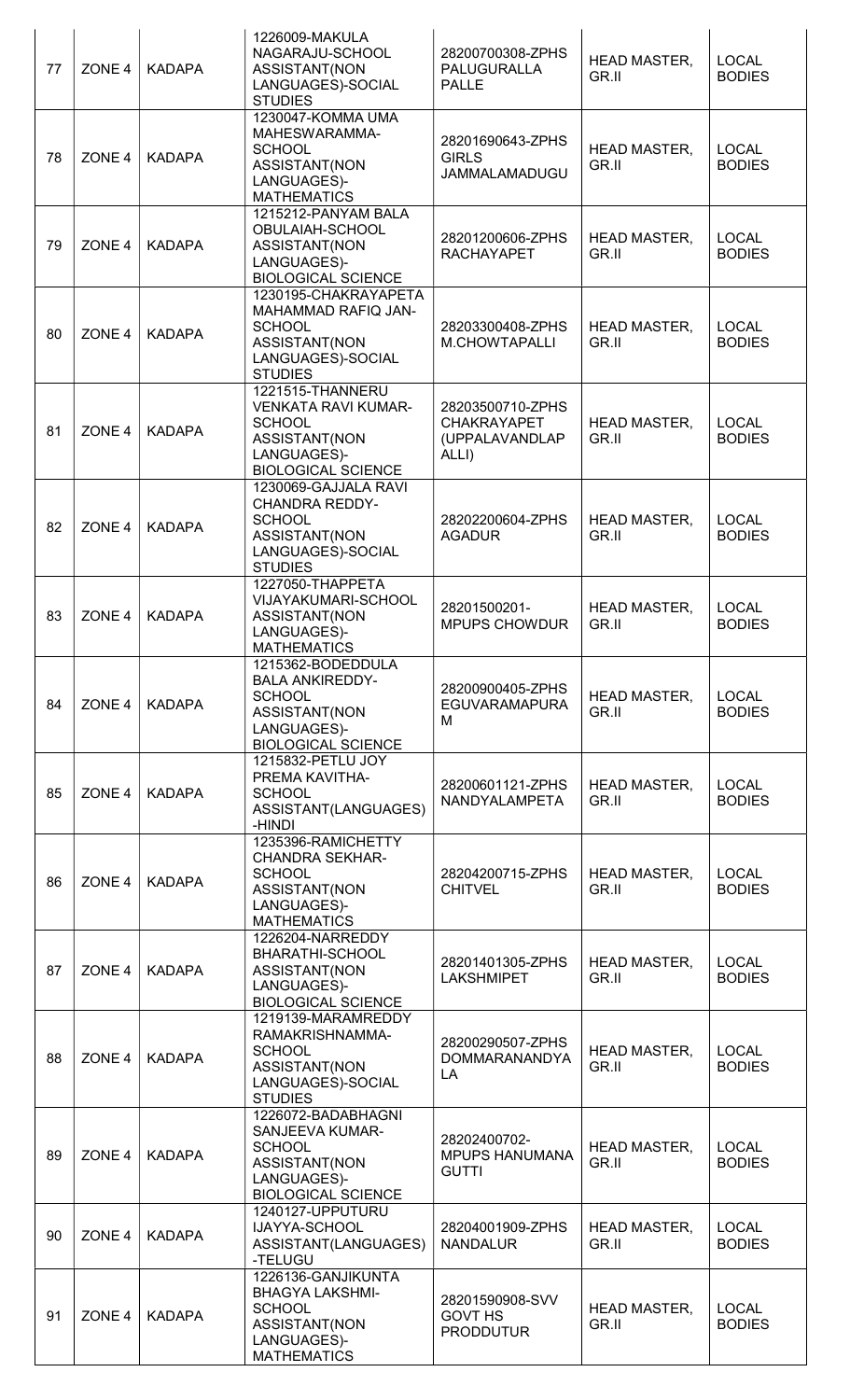| 92  | ZONE <sub>4</sub> | <b>KADAPA</b>  | 1238491-CHAPPIDI<br>PADMAJA-SCHOOL<br>ASSISTANT(NON<br>LANGUAGES)-SOCIAL<br><b>STUDIES</b>                                                  | 28204800720-ZPHS<br><b>GIRLS</b><br><b>CHINNAMANDEM</b> | <b>HEAD MASTER,</b><br>GR.II | <b>LOCAL</b><br><b>BODIES</b> |
|-----|-------------------|----------------|---------------------------------------------------------------------------------------------------------------------------------------------|---------------------------------------------------------|------------------------------|-------------------------------|
| 93  | ZONE <sub>4</sub> | <b>KADAPA</b>  | 1215909-SOMESULA<br>SUMA LATHA-SCHOOL<br>ASSISTANT(NON<br>LANGUAGES)-<br><b>MATHEMATICS</b>                                                 | 28200901812-ZPHS<br><b>GIRLS</b><br><b>KALASAPADU</b>   | <b>HEAD MASTER,</b><br>GR.II | <b>LOCAL</b><br><b>BODIES</b> |
| 94  | ZONE <sub>4</sub> | <b>KADAPA</b>  | 1215640-SHAIK<br>NURJAHAN-SCHOOL<br>ASSISTANT(NON<br>LANGUAGES)-SOCIAL<br><b>STUDIES</b>                                                    | 28201000916-ZPHS<br><b>TEKURPET</b>                     | <b>HEAD MASTER,</b><br>GR.II | <b>LOCAL</b><br><b>BODIES</b> |
| 95  | ZONE <sub>4</sub> | <b>KADAPA</b>  | 1229749-PALAGIRI<br>ANASUYA-SCHOOL<br>ASSISTANT(NON<br>LANGUAGES)-<br><b>BIOLOGICAL SCIENCE</b>                                             | 28204201313-ZPHS<br>VENKATARAJUPAL<br>LI                | <b>HEAD MASTER,</b><br>GR.II | <b>LOCAL</b><br><b>BODIES</b> |
| 96  | ZONE <sub>4</sub> | <b>KADAPA</b>  | 1229901-DERANGULA<br>D.VENKATA PRASAD-<br><b>SCHOOL</b><br>ASSISTANT(NON<br>LANGUAGES)-SOCIAL<br><b>STUDIES</b>                             | 28201901803-ZPHS<br><b>PARNAPALLI</b>                   | <b>HEAD MASTER,</b><br>GR.II | <b>LOCAL</b><br><b>BODIES</b> |
| 97  | ZONE <sub>4</sub> | <b>KURNOOL</b> | 0916572-AGASALADINNE<br>SREENIVASA-SCHOOL<br>ASSISTANT(NON<br>LANGUAGES)-<br><b>MATHEMATICS</b>                                             | 28210103204-<br>ZPHS(K)<br>KUNTANAHAL                   | <b>HEAD MASTER,</b><br>GR.II | <b>LOCAL</b><br><b>BODIES</b> |
| 98  | ZONE <sub>4</sub> | <b>KURNOOL</b> | 0928669-KASAPOGULA<br>VIJAYA NIRMALA DEVI-<br><b>SCHOOL</b><br>ASSISTANT(LANGUAGES)<br>-HINDI                                               | 28210600705-ZPHS<br><b>CHANUGONDLA</b>                  | <b>HEAD MASTER,</b><br>GR.II | <b>LOCAL</b><br><b>BODIES</b> |
| 99  | ZONE 4            | <b>KURNOOL</b> | 0937972-GORAVA<br>G.BAYYANNA-SCHOOL<br>ASSISTANT(NON<br>LANGUAGES)-PHYSICAL<br><b>EDUCATION (PD)</b>                                        | 28210700204-ZPHS<br>REMAIA                              | <b>HEAD MASTER,</b><br>GR.II | <b>LOCAL</b><br><b>BODIES</b> |
| 100 | ZONE <sub>4</sub> | <b>KURNOOL</b> | 0939237-MOHAMMAD<br>HUSSAIN-SCHOOL<br>ASSISTANT(NON<br>LANGUAGES)-PHYSICAL<br>EDUCATION (PD)                                                | 28211800604-ZPHS<br><b>LAXMIPURAM</b>                   | <b>HEAD MASTER,</b><br>GR.II | <b>LOCAL</b><br><b>BODIES</b> |
| 101 | ZONE <sub>4</sub> | <b>KURNOOL</b> | 0922450-TALARIKATAPU<br><b>GURU SWAMY-SCHOOL</b><br>ASSISTANT(NON<br>LANGUAGES)-SOCIAL<br><b>STUDIES</b>                                    | 28211100121-<br><b>MPUPS</b><br>K.RAMAPURAM             | <b>HEAD MASTER,</b><br>GR.II | <b>LOCAL</b><br><b>BODIES</b> |
| 102 | ZONE <sub>4</sub> | <b>KURNOOL</b> | 0937958-NUNEPALLI<br>SRIDHAR REDDY-<br><b>SCHOOL</b><br>ASSISTANT(NON<br>LANGUAGES)-PHYSICAL<br><b>EDUCATION (PD)</b>                       | 28211801304-ZPHS<br><b>CHINNA TEKUR</b>                 | <b>HEAD MASTER,</b><br>GR.II | <b>LOCAL</b><br><b>BODIES</b> |
| 103 | ZONE <sub>4</sub> | <b>KURNOOL</b> | 0924286-<br><b>MEESARAGANDA</b><br><b>VENKATA VIJAYA</b><br>LAKSHMI-SCHOOL<br>ASSISTANT(NON<br>LANGUAGES)-PHYSICAL<br><b>EDUCATION (PD)</b> | 28213401007-ZPHS<br><b>CHAPIREVULA</b>                  | <b>HEAD MASTER,</b><br>GR.II | <b>LOCAL</b><br><b>BODIES</b> |
| 104 | ZONE 4            | <b>KURNOOL</b> | 0924329-PANYAM<br><b>BHASKARA REDDY-</b><br><b>SCHOOL</b><br>ASSISTANT(NON<br>LANGUAGES)-PHYSICAL<br><b>EDUCATION (PD)</b>                  | 28214403122-<br>ZPHS(BOYS)<br><b>B.PALLI</b>            | <b>HEAD MASTER,</b><br>GR.II | <b>LOCAL</b><br><b>BODIES</b> |
| 105 | ZONE <sub>4</sub> | <b>KURNOOL</b> | 0923060-JETTY<br><b>J.KRISHNA MURTHY-</b><br><b>SCHOOL</b><br>ASSISTANT(NON<br>LANGUAGES)-PHYSICAL<br><b>EDUCATION (PD)</b>                 | 28210900907-ZPHS<br><b>PAGIDYALA</b>                    | <b>HEAD MASTER,</b><br>GR.II | <b>LOCAL</b><br><b>BODIES</b> |
| 106 | ZONE <sub>4</sub> | <b>KURNOOL</b> | 0918624-MAREDDY<br><b>M.CHANDRA SEKHARA</b><br>REDDY-SCHOOL<br>ASSISTANT(NON<br>LANGUAGES)-PHYSICAL<br>EDUCATION (PD)                       | 28213800931-<br>GOVT.HS<br><b>ALLAGADDA</b>             | <b>HEAD MASTER,</b><br>GR.II | <b>LOCAL</b><br><b>BODIES</b> |